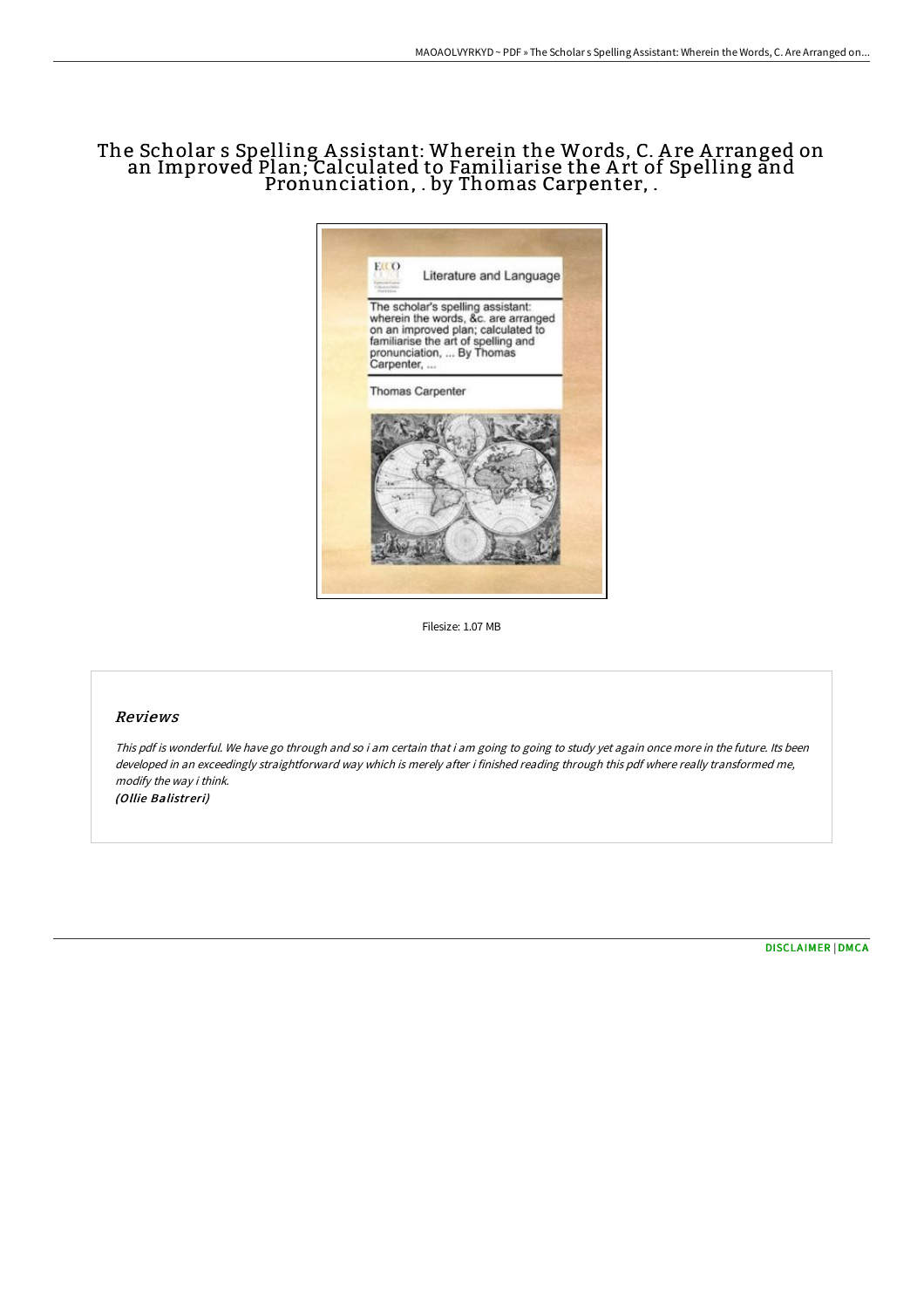## THE SCHOLAR S SPELLING ASSISTANT: WHEREIN THE WORDS, C. ARE ARRANGED ON AN IMPROVED PLAN; CALCULATED TO FAMILIARISE THE ART OF SPELLING AND PRONUNCIATION, . BY THOMAS CARPENTER, .



To get The Scholar s Spelling Assistant: Wherein the Words, C. Are Arranged on an Improved Plan; Calculated to Familiarise the Art of Spelling and Pronunciation, . by Thomas Carpenter, . eBook, please access the hyperlink below and save the document or get access to additional information which might be in conjuction with THE SCHOLAR S SPELLING ASSISTANT: WHEREIN THE WORDS, C. ARE ARRANGED ON AN IMPROVED PLAN; CALCULATED TO FAMILIARISE THE ART OF SPELLING AND PRONUNCIATION, . BY THOMAS CARPENTER, . ebook.

Gale Ecco, Print Editions, United States, 2010. Paperback. Book Condition: New. 189 x 246 mm. Language: English . Brand New Book \*\*\*\*\* Print on Demand \*\*\*\*\*.The 18th century was a wealth of knowledge, exploration and rapidly growing technology and expanding record-keeping made possible by advances in the printing press. In its determination to preserve the century of revolution, Gale initiated a revolution of its own: digitization of epic proportions to preserve these invaluable works in the largest archive of its kind. Now for the first time these high-quality digital copies of original 18th century manuscripts are available in print, making them highly accessible to libraries, undergraduate students, and independent scholars.Western literary study flows out of eighteenth-century works by Alexander Pope, Daniel Defoe, Henry Fielding, Frances Burney, Denis Diderot, Johann Gottfried Herder, Johann Wolfgang von Goethe, and others. Experience the birth of the modern novel, or compare the development of language using dictionaries and grammar discourses. ++++The below data was compiled from various identification fields in the bibliographic record of this title. This data is provided as an additional tool in helping to insure edition identification: ++++British LibraryT099090Horizontal chain lines.London: printed for C.D. Piguenit, 1796. viii,120p.; 8.

B. Read The Scholar s Spelling Assistant: Wherein the Words, C. Are Arranged on an Improved Plan; Calculated to Familiarise the Art of Spelling and [Pronunciation,](http://techno-pub.tech/the-scholar-s-spelling-assistant-wherein-the-wor.html) . by Thomas Carpenter, . Online Download PDF The Scholar s Spelling Assistant: Wherein the Words, C. Are Arranged on an Improved Plan; Calculated to Familiarise the Art of Spelling and [Pronunciation,](http://techno-pub.tech/the-scholar-s-spelling-assistant-wherein-the-wor.html) . by Thomas Carpenter, .